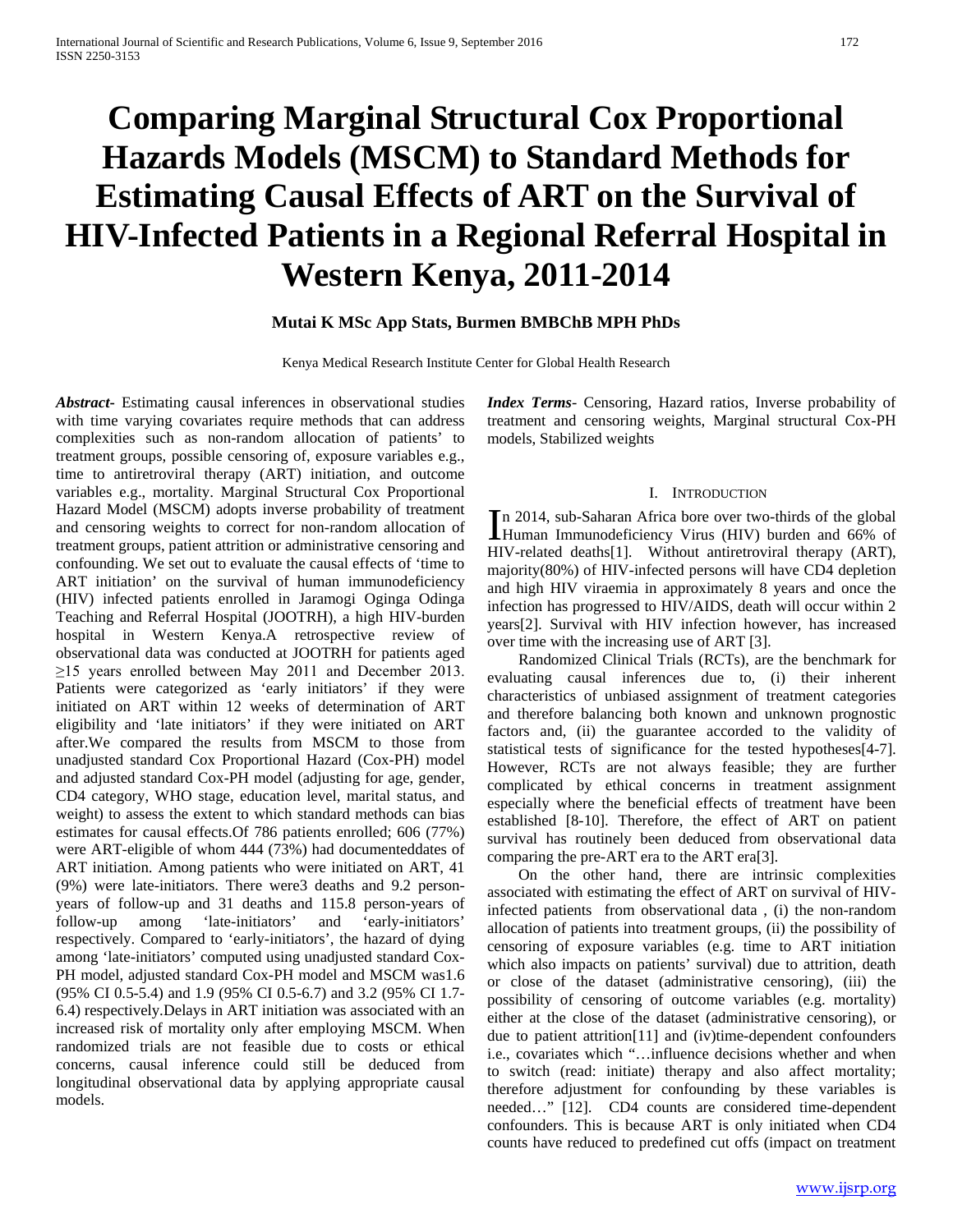initiation), andCD4 count increase (or lack of it thereof) affects the prognosis of the disease (impact on outcome) [13, 14].

 The standard Cox Proportional Hazards (Cox-PH) model (crude or covariates-adjusted) can be utilized for time-to-event outcomes. However, Cox-PHmodel does not adjust for timedependent confounders and may therefore yield biased results in assessing the causal effects of time to ART initiation on the mortality of HIV-infected patients[13].Marginal Structural Cox-PH Model (MSCM)provide a natural extension to the standardCox-PHmodel as itcan be used to estimate the causal effect of time-dependent exposures (e.g. 'time to ART initiation' which varies between patients), in the presence of timedependent confounders (e.g. CD4 counts),on time-dependent outcomes (e.g. patientsurvival; alive or dead). Additionally, in observational studies, MSCMadjusts for non-random allocation of patients into treatment groups[13-15]. Patient attrition, which is common in Africa, may lead to unrepresentativeness of the data and selection bias, a limitation that is counteracted by MSCMby adjusting for censoring due to attrition[11, 16]. With a dataset rich with information on confounders,MSCMmakes robust inferences about time-dependent exposures[9].

## *B.Objective Statement*

 We set out to evaluate causal effects of 'time to ART initiation' on the survival of HIV-infected patients using MSCMadoptingInverse Probability of Treatment and Censoring Weights(IPTCW) to correct for non-random allocation of treatment groups, patient attrition or administrative censoring and confounding at a regional referral hospital in a high HIV–burden area in Western Kenya. We purposed to compare the results from MSCM to those from standard Cox-PH model in order to assess the extent to which standard methods can bias estimates for causal effects.

## II. METHODS

## *A.Study design and setting*

 A retrospective review of routinely collected data (observational data) was conducted at the JaramogiOgingaOdingaTeaching and Referral Hospital (JOOTRH) HIV clinic to describe the effect of a time-dependent exposure ('time to ART initiation') on patient survival while considering time-dependent confounders (CD4 count). JOOTRH, a regional referral public hospital, is located in Kisumu County, western Kenya. Kisumu County's HIV prevalence (18.7% against a national average of 5.6%) is ranked second in HIV prevalence among the 47 counties in Kenya[17]. JOOTRH HIV clinic, which was incepted in 2003, has a cumulative patient enrollment of approximately 23,000, and 6,000 patients currently enrolled in care (L.Nguti, personal communication, October 22, 2014). The clinic is supported by the research and public health collaboration between Kenya Medical Research Institute (KEMRI) and the US Centers for Disease Control and Prevention (CDC) through *President's Emergency Plan for AIDS Relief (*PEPFAR).

## *B. Study population*

 This included all ART-naïve HIV-infected male and nonpregnant female patients aged ≥15 years enrolled at the HIV clinic between May 2011 and December 2013.

## *C.Clinical care*

 At the JOOTRH HIV clinic, all patients are routinely initiated on Cotrimoxazole Preventative Therapy (CPT) at enrolment for prophylaxis against opportunistic infections. At initial and subsequent visits, all patients are reviewed to determine ART-eligibility, the presence of opportunistic infections, and other comorbidities. If deemed ART eligible using the WHO 2010 ART guidelines that were then in use, patients would be initiated on ART within 2 weeks of eligibility, or the earliest possible depending on their clinical and psychological preparedness[17-19]. After ART initiation, patients would be reviewed within 2 weeks to assess for the presence of adverse drug reactions. Patients would subsequently visit the clinic monthly for prescription refills, and quarterly for a clinical consultation to determine response to treatment, and to review progress of disease. Patients who are not ART-eligible at any visit would continue visiting the clinic monthly for CPT prescription refills, and would be assessed bi-annually to determine the most appropriate time for ART initiation. Details of clinic follow up visits have been described by Kimeu et al.[18].

# *D.Allocation to treatment groups (exposure)*

 All ART-eligible patients were either initiatedon ARTat enrolment or during the follow-up period, or not initiated on ART at enrolment or any point during the follow up period. Among patients initiated on ART, 'timetoARTinitiation' was defined as the time from the earliest determination of ART eligibility (by WHO stage of disease or CD4 counts or both) to date of ART initiation. Patients were categorized as earlyinitiators (ART initiated within 12 weeks of determinationof ART-eligibility) or late-initiators (ART initiated  $\geq$ 12 weeks after determination of ART-eligibility)[19]. This categorization was chosen empiricallybased on the period it takes for ART to achieve steady state [20]. 'Time to ART initiation' would be determined by the attending physician based on comorbid conditions that may have influenced the decision to initiate ART, ordetermined by the patient's psychological preparedness or other psychosocial factors [19]. Compared to RCTs where selection into treatment categoriesis by chance, treatment selection in these patients was non-random.

## *E.Patient follow-up*

 This analysis focused on patients who were ART-eligible between 1<sup>st</sup>May, 2011 and 31<sup>st</sup>December, 2013. ART-eligible patients were followed-up from the time of eligibility to 30<sup>th</sup>September, 2014 to ascertain exposure ('time to ART initiation') for a total duration of 0.17-3.75 years. After ART initiation, patients were then followed up to  $31<sup>st</sup>$ March, 2015 to ascertain the outcome (death) for a total duration of 0.50-4.00 years.

 At the end of the follow up period, patients were either, alive, or may have died, or left the facility (either they formally transferred to other HIV clinics or were lost to follow up, LTFU). This categorization was done based on the unavailability of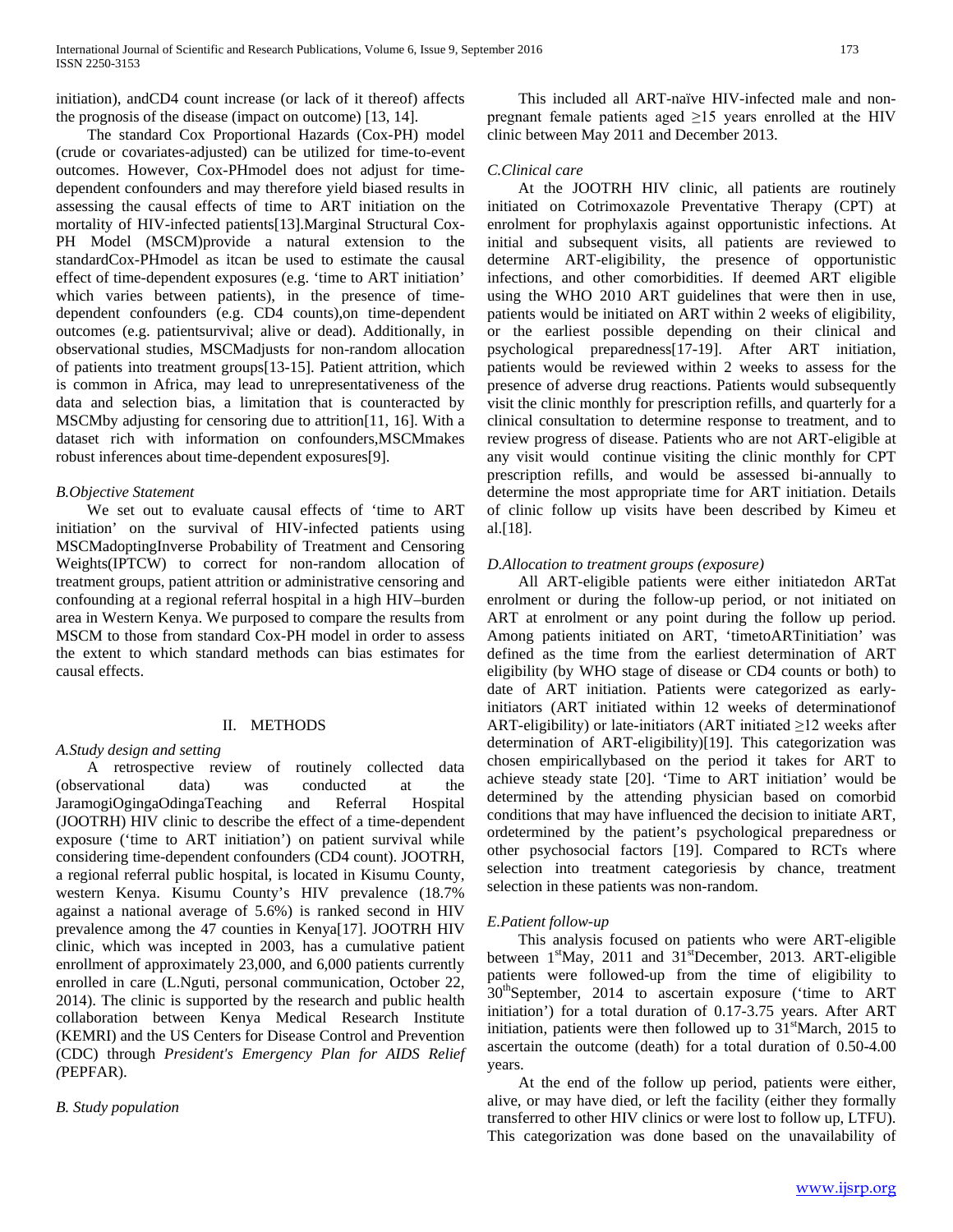patient outcomes for both these groups of patients.Definition of patient status as 'alive', 'dead', 'LTFU', or 'transferred out' in this facility has been described by Kimeu et al.[18].

#### *F. Outcome ascertainment and computation of 'time to event'*

 The primary outcome of interest was occurrence of 'allcause mortality' among the HIV-infected patients. Death ascertainment has been described elsewhere by Kimeu et al [18]. For this analysis the primary outcome of interest (death), a 'time to event' outcome, was computed as the time accrued from ART-initiation to, (i) death, (ii) leaving the facility or (iii) close of the dataset (administrative censoring on  $31<sup>st</sup>$  March, 2015).

## *G.Patient categories based on 'exposure' (ART initiation) and 'outcome' (death)*

 The main exposure variable 'time to ART initiation' was administratively censored at 30<sup>th</sup> September, 2014 while the outcome (death) was administratively censored at 31<sup>st</sup> March, 2015. Due to censoring (by administrative closure, death, or leaving the facility), the following six exposure-outcome scenarios were possible (Figure 1) observed.

- a) Both exposure and outcome were observed before end of the follow up period
- b) Exposure was observed but outcome was **not** observed due to patient leaving the facility before end of the follow up period
- c) Exposure observed but outcome was **not** observed due to administrative censoring at the end of the follow up period
- d) Both exposure and outcome were **not** observed due to patient leaving the facility before the end of the follow up period
- e) Exposure was **not** observed due to death occurring before ART initiation
- f) Both exposure and outcome were **not** observed due to administrative censoring at the end of the follow up period

 Patients groups d), e), and f) were further excluded from the analysis because the exposure ('time to ART initiation') was not



# **Figure 1: Patient categories in relation to the exposure (ART initiation) and Outcome (death)**

## *H.Data collection*

 We collected patients' demographic data (e.g., age, gender, education level, marital status, referral source etc.), clinical characteristics (CD4 counts, WHO staging), prescriptions both at enrollment and follow-up visits and patient outcomes during and at the end of the follow-up period, from the electronic patient database. For this analysis, the baseline covariates included, age, gender, education level, marital status, weight, CD4 counts at enrolment, and WHO stage at enrollment. The time-varying covariates included the most recent CD4 counts and WHO stage. *I. Data analysis*

 Data analysis was done by fitting Cox-PH models to obtain Hazard ratios and Kaplan-Meier survival curves.Data analysis was done using SAS version 9.3 [21] while graphs were created using R version 3.2.1. [22].

## *Computation of Hazards ratios using Cox-PH models*

 To compute causal effects of 'time-to-ART initiation' on survival of HIV-infected patients, threemodels were fitted:

- 1. The standardunadjusted Cox-PH model
- 2. The standardCox-PH model adjusted for baseline covariates
- 3. MSCM adjusting for censoring and bias due to nonrandom allocation of treatment groups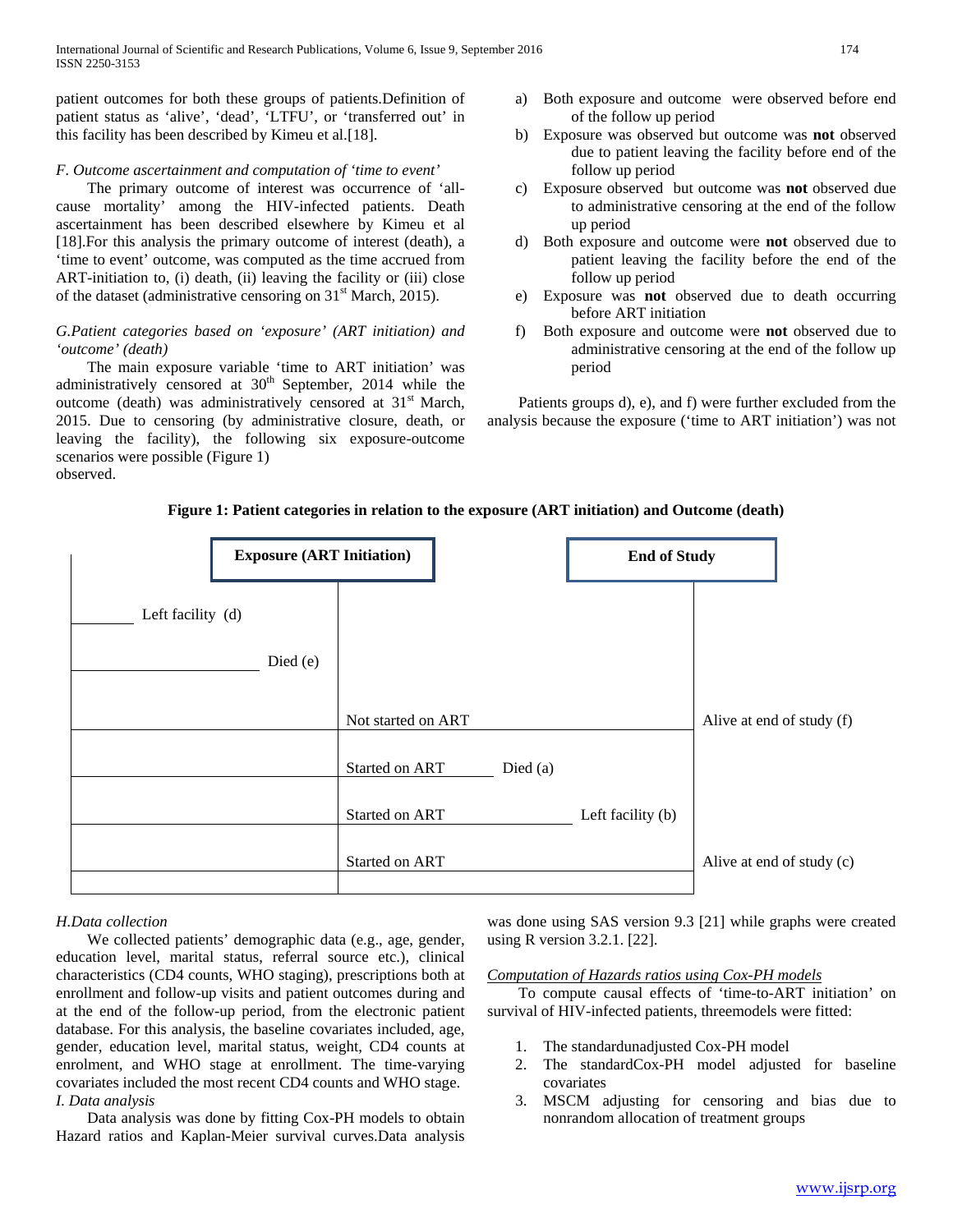## *Standard Cox-PH models unadjusted and adjusted for baseline covariates(Model 1 and 2)*

 The proportionality assumption of the standard Cox-PH models (Model 1 and 2) was assessed using two methods: i) graphical plot of 'log-negative-log' of the Kaplan-Meier estimator of survival function and, ii) graphical plot of Schoenfeld residuals. Survival curves for the Kaplan-Meier estimator were presented for each covariate for which assumptions were being verified, and the distance between the survival curves for early and late initiatorswas not expected to change over time for the proportionality assumption to hold. The plot of 'log-negative-log' of the Kaplan-Meier estimator of survival function revealed that distance between curves of the exposure variable ('early-initiators' vs. 'late-initiators') was not constant for all values of time. The plot of the Schoenfeld residuals,which were expected to have a mean of zero and not to show a trend over time, also suggested non-proportional hazards in the exposure variable (plots not shown).The proportionality assumption was therefore violated in both Models 1 and2.

 To mitigate on violations of proportionality of the Cox-PH model, we included the following in the model; i) for covariates which the proportionality assumption was violated, their interactions with time-to-death to create an interaction model, and ii) a stratification variable (that was not the primary exposure i.e. 'time to ART initiation') that would violate the proportionality assumption to create a stratification model. We selected the CD4 category as our stratification variable[23].We compared the interaction model to the stratification model using the information criteria values (-2LogLikelihood) and partial likelihood function values (Akaike Information criterion [AIC],Schwarz's Bayesian criterion [SBC]). We chose the model with the minimum values for information criteria and partial likelihood function in both the unadjusted and adjusted Cox-PH model[24].

 Cox proportional hazards were used to compare the risks of death between 'early'- and 'late'initiators, with and without adjusting for baseline covariates. Hazard ratios (HR) with corresponding 95% confidence intervals were reported. Robust sandwich estimator was used to provide conservative 95% confidence intervals to account for uncertainty in estimation of both the model and weights. This is because confidence intervals are function of the standard error which is derived from the variance<sup>[14, 25, 26].</sup>Statistical significance was considered at αlevel of 5%[27].

## *Marginal Structural Cox Proportional Hazards Model (MSCM) (Model 3)*

 The complexities associated with assessing causal inference of time-to-ART initiation on mortality among HIV-infected patients were addressed by computing Inverse Probability of Treatment Censoring Weights (IPTCW)as follows:

- a. To control for non-random allocation of time-to-ART initiation, Inverse Probability of Treatment Weights (IPTW) were used
- b. To control for censoring of outcome (death) due to dropout and leaving the facility, Inverse Probability of Censoring Weights (IPCW) were used

 The Inverse Probability of Treatment and Censoring Weights (IPTCW), for each patient, is the product of IPTW and IPCW assuming no unmeasured confounders for treatment and censoring.

 We will illustrate how these were used to address the complexities listed in patient groups a), b) and c) above.

Computing the Inverse Probability of Treatment Weights (IPTW) A logistic regression model was used; the binary response variable was 'time to ART initiation' (early/late ART initiation) with baseline characteristics; age, gender, education level, marital status, weight, CD4 counts, and WHO stage as covariates. Each patient was assigned a weight based on his/her probability of commencing ART at a time interval in which they

actually commenced treatment  $(p^i)$ , the IPTW was computed as an inverse of the probability  $\overline{P_i}$ ). The probability of

treatment assignment for each patient tends to vary greatly and may be affected by probable extreme propensity scores; this may result in large weights that can bias the treatment effects[15]. To stabilize each patient's weight, their weights were multiplied by a proportion of the sample size for each of the treatment groups[28].

 The stabilized weights for IPTW ranged from 0.63 to 6.85 (interquartile range [IQR] 1.19-1.38).

# Computing the Inverse Probability of Censoring Weights(IPCW)

 Two logistic regression models were fitted; each model resulted in weights that were used to compute the IPCW. The binary response variable in both models was censoring (patient was censored if s/he either left the facility or was alive at time of close out of the dataset).

 The first model, computed the numerator for the weights; it modelled the probability of remaining uncensored given the baseline covariates i.e., patient's age, gender, education level, marital status, weight, CD4 counts, and WHO stage at enrollment.

 The second model, computed the denominator for the weights; it modelled the probability of remaining uncensored given the baseline covariates (as above) and the time-varying covariates (i.e., CD4 counts and WHO stage at last follow-up visit or data close out).

 The IPCW for each patientwasdefined as a ratio of the numerator to the denominator above[29, 30].

 The stabilized weights for IPCW ranged from 0.03-9.39 (IQR 0.83-1.92).

## Computing the Inverse Probability of Treatment and Censoring Weights (IPTCW)

 Assuming no unmeasured confounders for treatment and censoring, the overall weight for each patient, IPTCW, was the product of IPTW and IPCW.

The stabilized weights for IPTCW ranged from 0.04-28.52 (IQR 1.09-3.22).

Using IPTCW to address complexities associated with assessing causal inference of time-to-ART initiation on mortality among HIV-infected patients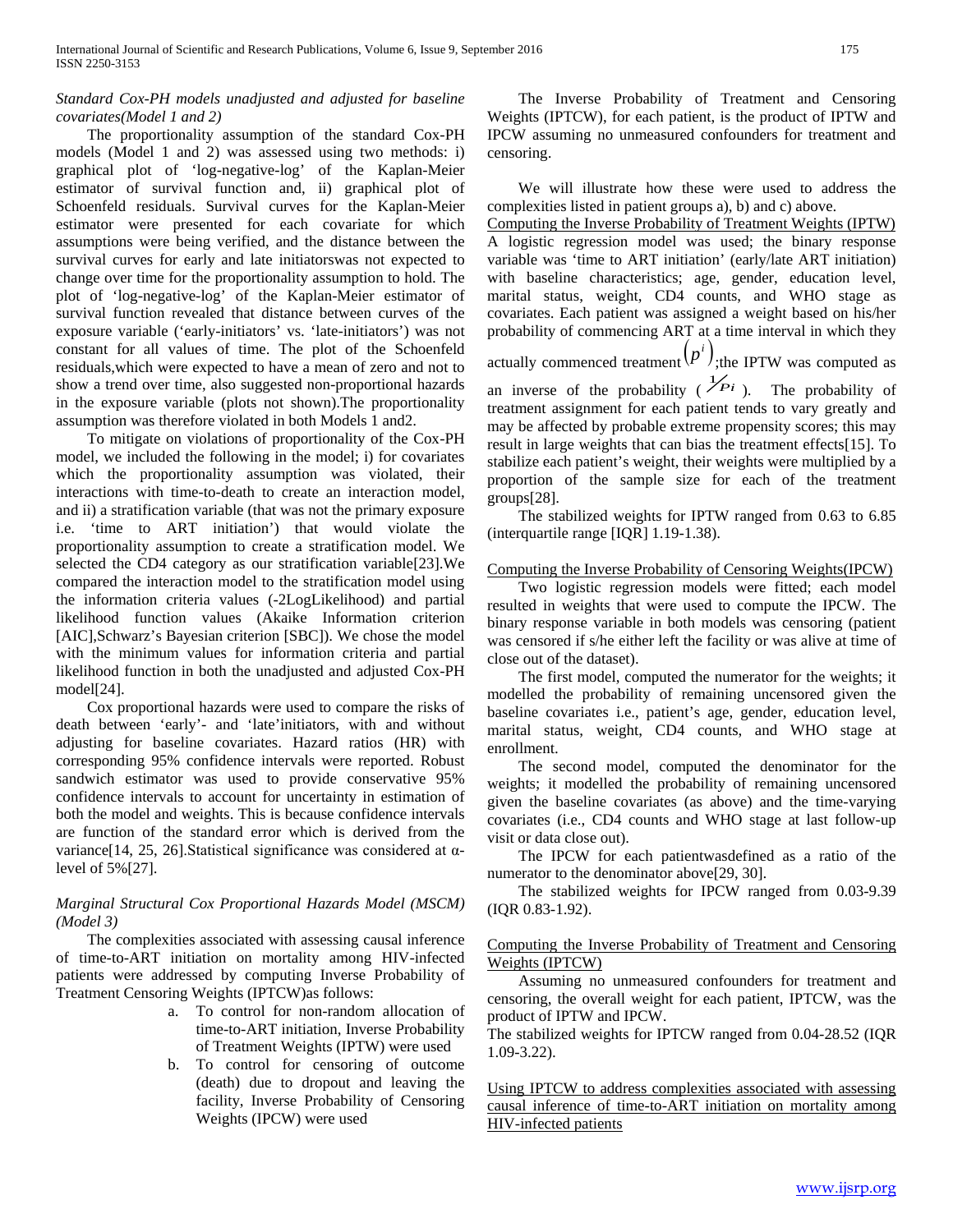The stabilized IPTCW weights for each patient were used in the weighted MSCMto adjust for censoring, time dependent confounders, and bias due to nonrandom allocation of treatment. The MSCM stabilized weights for each subject are construed as the number of copies that each subject contributes to the pseudo population in which censoring does not exist and time-dependent covariate(s) do not predict initiation of ART [15]. It has been argued that, compared to unstabilized weights, stabilized weights produce narrower confidence intervals with actual coverage rates [15, 31].

#### *Plotting of Kaplan Meier Survival curves*

 We plotted, ordinary Kaplan Meier Curves, ordinary Kaplan Meir Curves adjusted for baseline covariates and MSCMadjusted (weighted) Kaplan Meier curves. Unadjusted Kaplan-Meier survival curves may be misleading due to confounding[25]; therefore, weplottedMSCM using IPTCW to create adjusted survival curves as proposed by Cole and Hernan[25, 29].

#### *J. Ethical considerations*

 Approval to conduct this study was granted by the Kenya Medical Research Institute Ethics Review Committee (SSC. 1525)

#### III. RESULTS

#### *A.Participant characteristics*

 A total of 786 HIV-infected patients were enrolled at the HIV clinic during the study period, of whom 606 (77%) were ART-eligible between  $1<sup>st</sup>$ May, 2011 and  $31<sup>st</sup>$ December, 2013 (Figure 2).

 Of the ART-eligible patients, the median age at enrolment was 32 years (IQR 27-39years). Among all ART-eligible patients, 50% were female, either currently or previously married (78%) and had attained primary or lower level of education (54%). Majority had CD4 count  $\leq$ 350 cells/mm<sup>3</sup> (76%) and 51% presented with WHO clinical stage I & II of disease at enrollment (Table 1).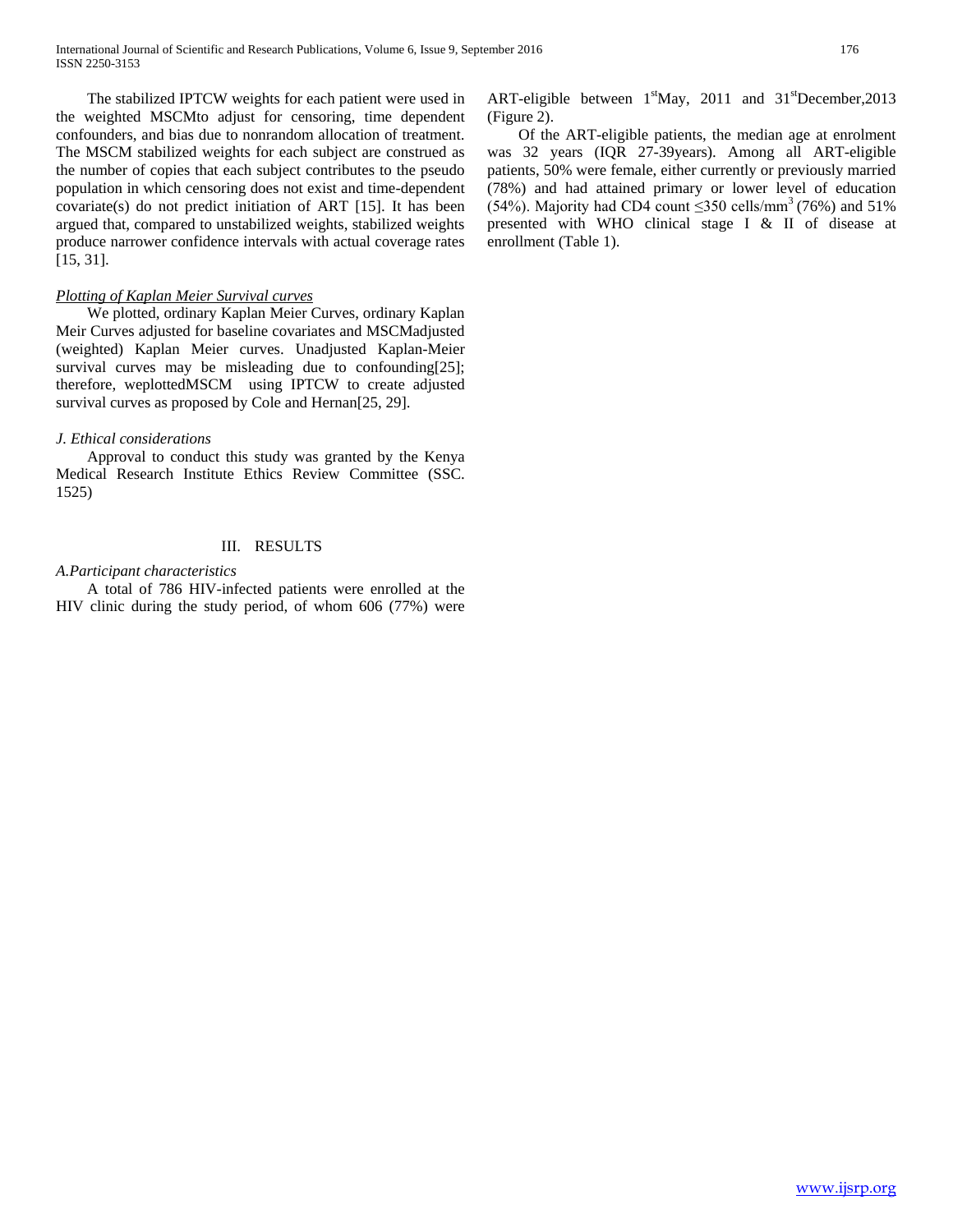# **Figure 2: Patient selection and outcomes for HIV infected patients enrolled at the JOOTRH between May 2011 and December 2013 as at March 31st 2015**

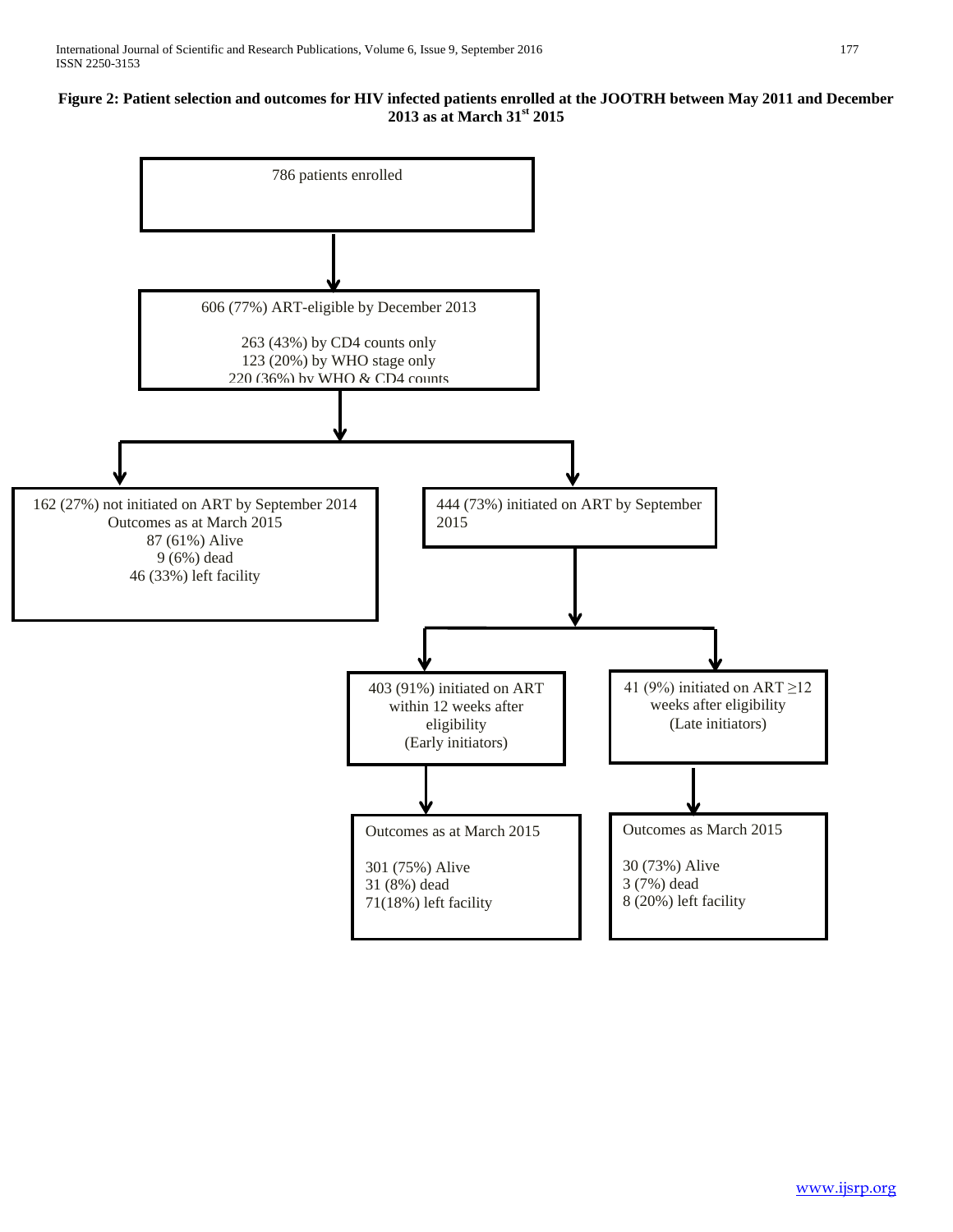|                                 |               | Initiating $ART \leq 12$ weeks | Initiating ART $\leq$ 12 weeks |            |  |
|---------------------------------|---------------|--------------------------------|--------------------------------|------------|--|
|                                 | All initiated | (early-initiators)             | (late-initiators)              |            |  |
|                                 | $N = 444$     | $N = 403$                      | $N=41$                         |            |  |
| Characteristics                 | $n(\%)$       | n(%)                           | $n(\%)$                        | P-values   |  |
| Gender                          |               |                                |                                |            |  |
| Female                          | 218 (49)      | 194 (48)                       | 24(59)                         | 0.205      |  |
| Male                            | 226(51)       | 209 (52)                       | 17(41)                         |            |  |
| Age, <i>median</i> (IQR), years | $34(28-40)$   | 34 (28-40)                     | $32(28-38)$                    | 0.369      |  |
| <b>Marital</b> status           |               |                                |                                |            |  |
| Single                          | 88 (20)       | 81 (20)                        | 7(17)                          | 0.898      |  |
| Ever married <sup>1</sup>       | 335(75)       | 303(75)                        | 32(78)                         |            |  |
| Missing                         | 21(5)         | 19(5)                          | 2(5)                           |            |  |
| <b>Education</b> level          |               |                                |                                |            |  |
| Primary or less                 | 230 (52)      | 205(52)                        | 25(61)                         | 0.465      |  |
| Post primary                    | 202(46)       | 187(46)                        | 15(37)                         |            |  |
| Missing                         | 12(3)         | 11(3)                          | 1(2)                           |            |  |
| WHO stage                       |               |                                |                                |            |  |
| Stage I & II                    | 233 (52)      | 206(51)                        | 27(66)                         | 0.190      |  |
| Stage III & IV                  | 206 (46)      | 192 (48)                       | 14 (34)                        |            |  |
| Missing                         | 5(1)          | 5(1)                           | 0(0)                           |            |  |
| CD4 count, cell/mm <sup>3</sup> |               |                                |                                |            |  |
| $\leq$ 350                      | 356 (80)      | 340 (84)                       | 16(39)                         | $< 0.001*$ |  |
| > 350                           | 88 (20)       | 63(16)                         | 25(61)                         |            |  |

**Table 1: Baseline socio-demographic and clinical characteristics among ART-eligible HIV-infected adults in JOOTRH, 2011- 2013**

Abbreviations: IQR, Interquartile range.

¶ Ever married include those currently married and those previously married

\* Statistically significant (at α=0.05) difference in proportions between 'early-initiators' and 'late-initiators'

## *B.ART eligibility and ART initiation*

 Majority (n=606; 77%) of the patients were ART-eligible for ART initiation either at enrolment (n=303), or averagely within 3 months of enrolment (n=303). ART-eligibility was determined by CD4 count (43%), WHO stage (20%), or both CD4 count and WHO stage (36%). Among the ART-eligible patients, 444 (73%) had documented dates of ART initiation whereas 162 (27%) patients had not been initiated on ART by the end of the follow-up period. Among patients who were initiated on ART during the follow-up period 403 (91%) were early-ARTinitiators, and 41(9%) were late initiators (Figure 2).

 Early-ART-initiators were more likely to have had a CD4 count ≤350 cells per ml compared to late initiators (80% vs.39%, p<0.001). ART-eligible patients that were initiated on ART did not differ from ART-eligible patients that were not initiated on ART by other baseline socio-demographic and clinical characteristics (Table 1).

#### *C.Patient outcomes at the end of follow up*

 Among the 444 patients who were initiated on ART, 34 died (a), 79 left the facility before the end of follow up (b) and 331 were alive (c) at the end of follow up(Figure 2).

*D.Illustrating the causal effect of time to ART initiation on patient survival using Hazard ratios*

 The casual estimates for the effect of late-ART-initiation compared to early-ART-initiation on patient survival computed using MSCM and standard Cox-PH models are shown in Table 2. The standard models revealed no statistically significant difference in the risk of dying between late-initiators and earlyinitiators. The risk of death among late-initiators compared to early-initiators, computed using **unadjusted** standard Cox PH model (Model 1) was 1.6 (conservative 95% CI 0.5-5.4), and using **adjusted** standard Cox PH model (adjusted for baseline covariates) (Model 2) was 1.9 (conservative 95% CI 0.5-6.7). On the contrary, the MSCM, with an IPTCW weighted estimate, showed a statistically significant higher risk of death among lateinitiators compared to early-initiators (HR 3.2, conservative 95% CI 1.7-6.4).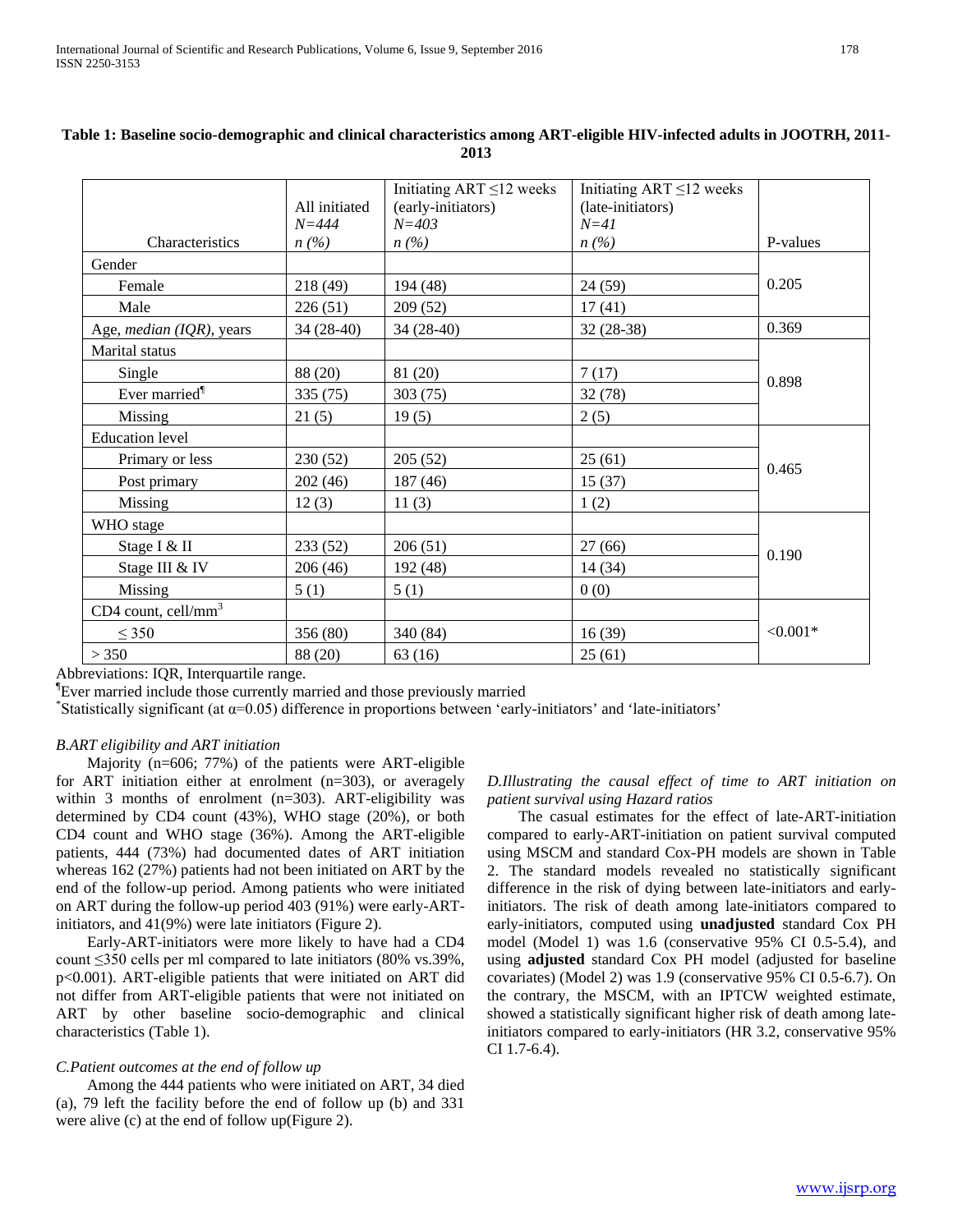| <b>ART</b> initiation time | <b>Standard Cox-PH models</b>                          | <b>Marginal Structural Cox-PH</b>                                 |                                           |
|----------------------------|--------------------------------------------------------|-------------------------------------------------------------------|-------------------------------------------|
|                            | <b>Unadjusted Cox-PH</b><br>(Model 1)<br>$HR(95\% CI)$ | <b>Adjusted Cox-PH</b> <sup>§</sup><br>(Model 2)<br>$HR(95\% CI)$ | model (MSM)<br>(Model 3)<br>$HR(95\% CI)$ |
| $\leq$ 12 weeks            | ref                                                    | ref                                                               | ref                                       |
| $>12$ weeks                | $1.6(0.5-5.4)$                                         | $1.9(0.5-6.7)$                                                    | $3.2(1.7-6.4)$ *                          |

| Table 2: Hazard ratios for the effect of ART initiation time on mortality rate <sup><math>\mathbf{F}</math></sup> |  |  |  |
|-------------------------------------------------------------------------------------------------------------------|--|--|--|
|-------------------------------------------------------------------------------------------------------------------|--|--|--|

List of abbreviations: HR, Hazard ratio; CI, Confidence interval

¥ Conservative 95% confidence intervals computed from robust sandwich estimates

§ Adjusted for baseline characteristics; age, gender, CD4 category, WHO stage, education level, marital status, and weight (Adjustments for age, and WHO stage were significant to the Cox proportional hazard model) \*Significant at  $\alpha$ =0.05

## *E. Graphical illustration of the causal effect of time to ART initiation on patient survival*

 The unadjusted survival curves from unadjusted Cox-PH model (Model 1) revealed that survival probabilitieswere lower for early-initiators compared to late-initiators up to approximately 52 weeks after ART-initiation beyond which the survival probabilitiesbecome lower for late-initiators (top panel). The adjusted (adjusted for baseline covariates only) Cox-PH model (Model 2)illustrated similar survival probabilities for early- and late-initiators up to 20 weeks after ART-initiation

beyond which survival probabilities of earlier initiators where higher than that of late initiators (middle panel). The weighted survival curves (to include baseline and time-varying covariates)from the MSCM (Model 3), illustrated higher survival probabilities among early-initiators compared to lateinitiators from the time of ART-initiation to end of follow-up; with survival probabilities of earlier initiators increasing from 16 weeks after ART-initiation to the end of follow up (bottom panel) (Figure 3).



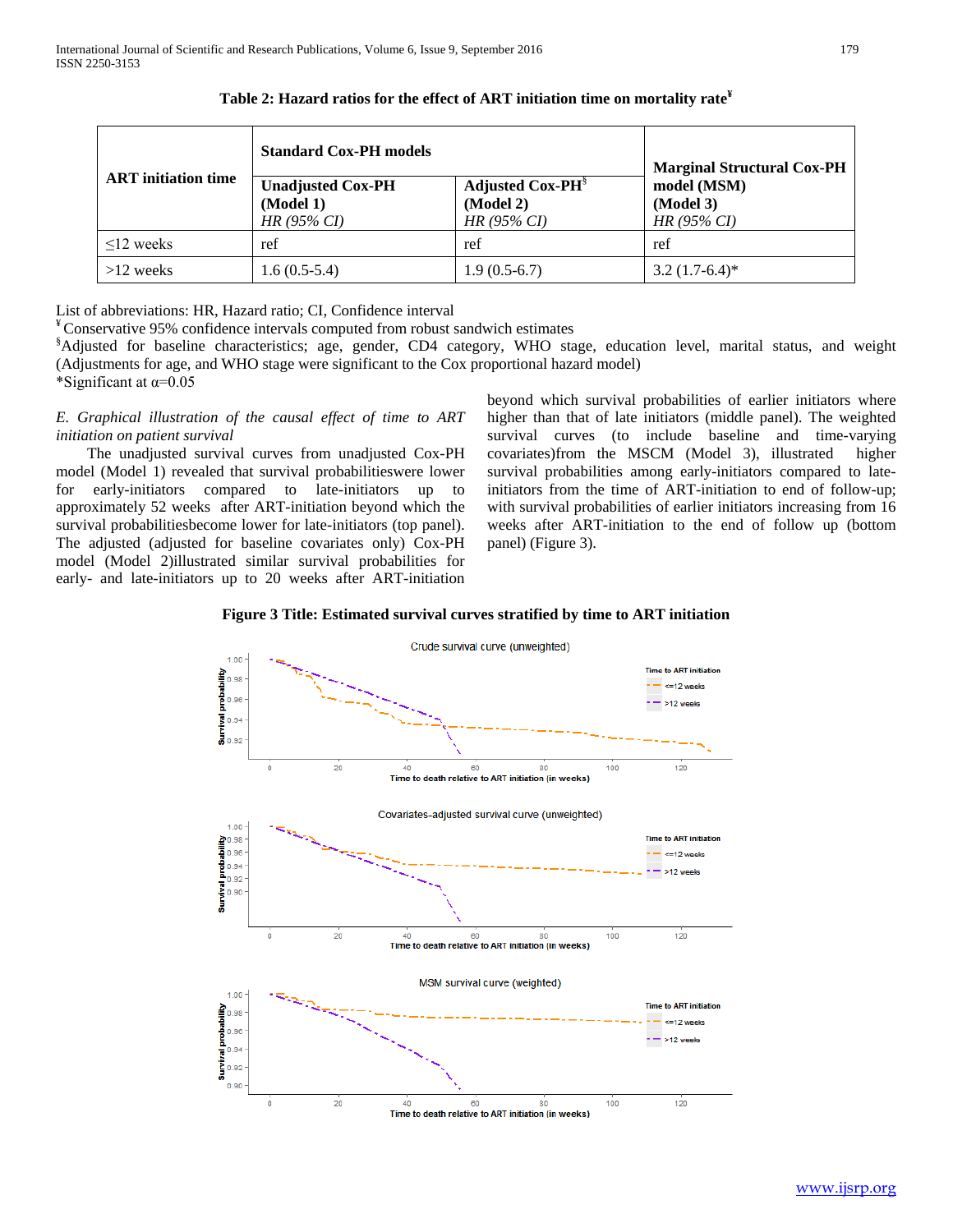Figure 3 Legend: Top panel is survival curve derived from *unadjusted* Cox-PH model (Model 1), middle panel is survival curve derived from *adjusted* Cox-PH model (Model 2) and bottom panel is survival curve derived from MSCM (Model 3)

#### IV. DISCUSSION

#### *A.Discussion of Study results*

 We set out to determine the causal effects of 'time to ART initiation' on the survival of HIV-infected patients using MSCM while comparing it to the standardCox-PH Models at a regional referral hospital in a high HIV-burden area in Western Kenya. Our findings revealed that, delays in ART initiation among ARTeligible patients was associated with a higher risk of death compared to timely ART initiation. This causal effect was only realized by using MSCM.MSCM adequately accounted for censoring for patients who left the facility (LTFU and transfers) via IPCW whereas standard Cox-PH model assumed random censoring. These findings suggest that non-random allocation of treatment, time-dependent confounding and censoring potentially bias the true causal effects of 'time to ART initiation' on the survival of HIV-infected patients. This would therefore underestimate the benefits of early ART initiation[32].

 The Cox-PH model assumes that the effect of time to ART initiation on the riskof the deathamong HIV-infected patients on ART is constant at all times[33].Whenever the proportionality assumption isviolated, the Cox-PH models extended for nonproportional hazards should be adopted [23]. While early mortality (before 4 months of ART) has been associated with patient characteristics at baseline, mortality beyond this timepoint has been associated with poor response to ART (i.e.,follow up CD4 cell counts and viral loads)[34].

 Our hazard ratios estimates and graphical illustration revealed changes in survival probabilities over time between early and late initiators after adjusting for confounding and patient attritionillustrating the impact of time-dependent confounders on causal estimates [29]. The observed differences could also be explained by the fact that estimates from MSCM are marginal estimates of the counterfactual variables which estimate the difference between initiating all patients on ART early versus delaying no one. Conversely, standard estimates are conditional estimates that estimate the effect of early versus late initiation while holding all the other variables constant [14, 15, 35].

 Similar to patients in the US, patients with more advanced HIV disease (lower CD4 counts) were more likely to be started on ART earlier. This may have been due to better adherence to clinical visits [36] as was also observed in a separate analysis at the JOOTRH HIV clinic [18]. A comparable risk of death between early and late initiators during the first weeks of ART treatment prior to achieving steady state, could be attributed to more advanced disease among early initiators [20].

## *B. Assumptions*

 In causal inference models, the validity of the results is often pegged on someassumptions. Our analysis assumed that the dates documented within our patients' dataset were accurate; the measured covariates were alsoadequate to adjust for both confounding and selection bias due to patient's attrition.

However, we could not account for all possible unmeasured confounders e.g., adherence which was not well documented in our data[37].Furthermore, we did not conduct a sensitivity analyses to determine whether results were sensitive to the assumptions that there were no unmeasured confounders[38]. We also relied on the assumptions that the Logistic models for computing IPTW and IPCW were correctly specified and that our MSCM model was correctly specified[29].

#### *C. Strengths*

 Given a correctly specified model and no violations of the essential model assumptions, our causal estimates from the MSCM could be said to be interpretable as that which would have been observed in an RCT [35]. Additionally, our results from clinic-data, are more representative of the "real-world" than data from "interval" cohorts assembled for research or clinical trials which have numerous exclusion criteriaand occur in controlled environments[39, 40].Although the rationale of MSCM may be interrogated as we move towards HIV 'test and treat' approaches, there may still be variations in time to ART initiation due to patient and health system factors[41].

#### *D. Limitations*

 Our study had some limitations. We employed a proxy date for date of ART initiation as the  $15<sup>th</sup>$  of each month for all patients initiated on ART. This was based on the data collection tool that only recorded 'month' and not 'actual dates' of ART initiation. Although this may have affected patient categorization into treatment groups, it was unlikely to affect the precision of our causal estimates as both 'early' and 'late' initiators were equally likely to be misclassified. We were unable to include data on Tuberculosis co-infection due to missing data and viral load measurements which were only done for selected patients during the study period. Additionally, MSCM cannot be used to test the null hypothesis of no treatment; for this reason we excluded all ART-ineligible patients. MSCM also assumes that the treatment regimen is fixed over time; however, ART treatment is sometimes dynamic as it may be affected by treatment interruptions, adherence and HIV resistance[29, 37]. History-adjusted models (generalized marginal structural models) can be employed to accommodate the dynamic nature of long-term ART[9, 37].

## *E. Conclusion*

 When randomized trials are not feasible due to costs or ethical concerns, causal inference could still be deduced from longitudinal observational data by applying appropriate causal models e.g., MSCM [13-15]. To ensure accurate parameter estimates, all model assumptions should be assessed; to ensure conservative confidence intervals, robust variance estimators should be adopted; and to ensure the true causal effectsareobtained,methods such as inverse probability weights should be employed. Furthermore, the weights should be stabilized to reflect sample sizes of different treatments groups. Given a longitudinal observational data with adequate information on, confounders for exposure and censoring, and ignorable missing data, MSCMs are suitable models for causal inference [9].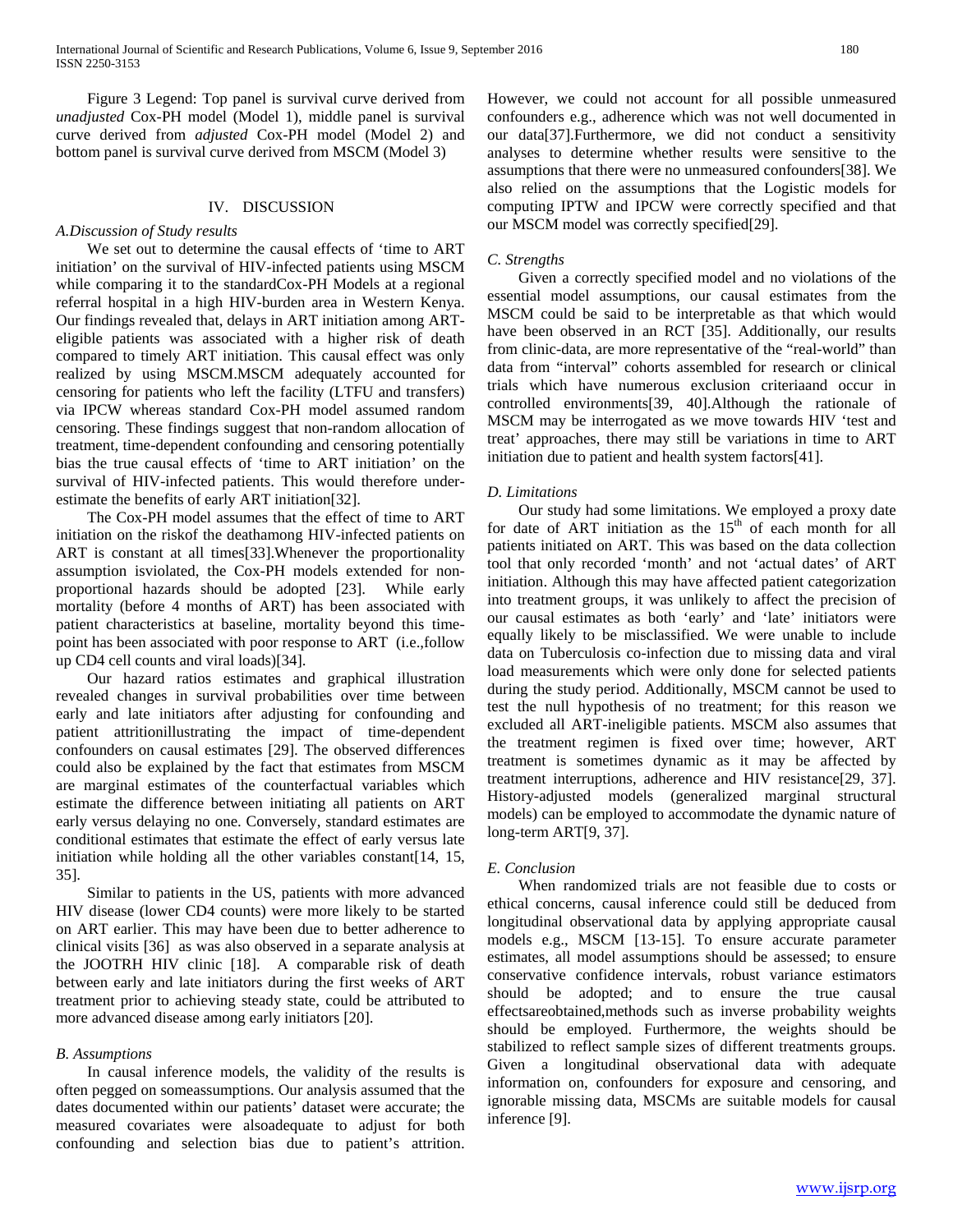#### ACKNOWLEDGEMENTS

 We wish to acknowledge the contribution of the healthcare workers and people living with HIV at the JOOTRH HIV clinic. We also thank the Kenya Ministry of Health, including the National AIDS and STI Control Program, the JOOTRH administration and the KEMRI Director for their collaboration in this evaluation.

 *Competing interests:*The authors declare that they have no competing interests.

#### **REFERENCES**

- [1] Joint United Nations Programme on HIV/AIDS (UNAIDS). Fact Sheet 2014. Global Statistics. 2014 [cited 2016 3rd March]; Available from: [http://www.unaids.org/en/resources/campaigns/HowAIDSchangedeverythin](http://www.unaids.org/en/resources/campaigns/HowAIDSchangedeverything/factsheet) [g/factsheet](http://www.unaids.org/en/resources/campaigns/HowAIDSchangedeverything/factsheet)
- [2] Poropatich K, Sullican DJ Jr. Human Immunodeficiency virus type 1 longterm non progressors; the viral load and immunological basis for disease non-progression. Journal of General Virology. 2011;92(2):247-68.
- [3] Lohse N, Hansen AB, Pedersen G, Kronborg G GJ, Sørensen HT, Vaeth M, et al. Survival of persons with and without HIV infection in Denmark, 1995-2005. Annals of Internal Medicine. 2007;142(2):87-95.
- [4] Baleta A. Trial finds simultaneous HIV/tuberculosis treatment beneficial. Lancet Infectious Diseases Lancet Infectious Diseases. 2008;8(11):669–.
- [5] Blanc FX, Havlir DV, Onyebujoh PC, Thim S, Goldfeld AE, Delfraissy JF. Treatment strategies for HIV-infected patients with tuberculosis: ongoing and planned clinical trials. Journal of Infectious Disease. 2007;196(1):S46– S51.
- [6] Green S. Patient heterogeneity and the need for randomized clinical trials. Controlled Clinical Trials 1982;3(3):189-98.
- [7] Karim S, Naidoo K, Grobler A, Padayatchi N, Nair G, Bamber S, et al. Initiating ART during TB treatment significantly increases survival: Results of a randomized controlled clinical trial in TB/HIV co-infected patients in South Africa. Paper presented at "16th Conference on Retroviruses and Opportunistic Infections" 8th -11th February 2011, Montreal, Canada.
- [8] Bonell CP, Hargreaves J, Cousens S, Ross D, Hayes R, Petticrew M, et al. Alternatives to randomisation in the evaluation of public health interventions: design challenges and solutions. Journal of Epidemiology & Community Health. 2009;65(7):582-7.
- [9] Bodnar LM, Davidian M, Siega-Riz AM, Tsiatis AA. Marginal Structural Models for Analyzing Causal Effects of Time-dependent Treatments: An Application in Perinatal Epidemiology. American Journal of Epidemiology. 2004;159:926-34.
- [10] Handley MA, Schillinger D, Shiboski S. Quasi-Experimental Designs in Practice-based Research Settings: Design and Implementation Considerations. The Journal of the American Board of Family Medicine. 2011;24(5):589-96.
- [11] Mwangi A. A Causal Inference for Survival Times with Informative Censoring andMissing Exposure,with Application to Treatment of TB/HIVco-infection in Western Kenya. Division of Biology and Medicine [PhD<br>Thesis] May 2010 [cited 2015 30th October]; Available from: [cited 2015 30th October]; Available from: https://repository.library.brown.edu/studio/item/bdr:11415/PDF/?embed=tru e
- [12] Petersen M, Tran L, Geng EH, Reynolds SJ, Kambugu A, Wood R., ... Martin JN,. Delayed switch of antiretroviral therapy after virologic failure associated with elevated mortality among HIV-infected adults in Africa. AIDS. 2014;14(14):2097-107.
- [13] Robins JM. Association, causation and marginal structural models. Synthese. 1999a;121:151–79.
- [14] Robins JM. Marginal structural models versus structural nested models as tools for causal inference. In: Halloran ME, Berry D, editors. Statistical Models in Epidemiology: The Environment and Clinical Trials. New York: Springer-Verlag; 1999b. p. 95-134.
- [15] Robins JM, Hernan MA, Brumback B. Marginal structural models and causal inference in epidemiology. Epidemiology 2000;11(5):550–60.
- [16] Noel E, Esperance M, McLaughlin M, Bertrand R, Devieux J, Severe P, et al. Attrition from HIV Testing to Antiretroviral Therapy Initiation among

Patients Newly Diagnosed with HIV in Haiti. Journal of Acquired Immune Deficiency Syndromes. 2013; 62 (3): e61–e9.

- [17] National AIDS Control Council (NACC). Kenya AIDS Response Progress Report 2014 Progress towards Zero. 2014 [cited 2015 30th October]; Available from: [http://www.unaids.org/sites/default/files/country/documents/KEN\\_narrative](http://www.unaids.org/sites/default/files/country/documents/KEN_narrative_report_2014) [\\_report\\_2014](http://www.unaids.org/sites/default/files/country/documents/KEN_narrative_report_2014)
- [18] Kimeu M, Burmen B, Audi B, Adega A, Owuor K, Bii D, et al. The relationship between adherence to clinic appointments and year-one mortality for newly enrolled HIV infected patients at a Regional Referral Hospital in Western Kenya, January 2011-December 2012. AIDS Care. 2015;28(4):409-15.
- [19] National AIDS and STI Control Program (NASCOP). Guidelines for Antiretroviral therapy in Kenya 4th ed. Nairobi: National AIDS and STI Control Program 2011.
- [20] Loutfy MR, Walmsley SL, Klein MB, Raboud J, Tseng AL, Blitz SL, et al. Factors affecting antiretroviral pharmacokinetics in HIV-infected women with virologic suppression on combination anitretroviral therapy: a crosssectional study. BMC Infectious Diseases. 2013;13:256.
- [21] SAS Institute Inc, inventor SAS/STAT ® 9.2 User's Guide. Cary, NC. 2012.
- [22] R Foundation for Statistical Computing. R Development Core Team R: A Language and Environment for Statistical Computing. 2008 [cited; Available from[: http://www.R-project.org](http://www.r-project.org/)
- [23] Borucka J. Extension of Cox Model for Non-Proportional Hazards Purpose Paper SP07. Paper presented at "PhUSE Annual Conference 2013 " 13th - 16th October 2013, Brussels, Germany.
- [24] Neath AA, Cavanaugh JE. The Bayesian information criterion: background, derivation, and applications. Wiley Interdisciplinary Reviews: Computational Statistics. 2012;4(2):199-203.
- [25] Cole SR, MA H. Adjusted survival curves with inverse probability weights. Computer Methods and Programs in Biomedicine. 2004;75(1):45-9.
- [26] White H. A Heteroskedasticity-Consistent Covariance Matrix Estimator and a Direct Test for Heteroskedasticity. Econometrica. 1980;48(4):817-38.
- [27] Bruce N, Pope D, Stanistreet D. Quantitative Research Methods in Public Health; A practical, interactive guide. England: J Wiley & sons.; 2007.
- [28] Leslie S, Thiebaud P. Using Propensity Scores to Adjust For Treatment Selection Bias Paper 184-2007. Paper presented at "SAS Global Forum" April 16-19, 2007", Orlando, Florida, .
- [29] Hernan MA, Brumback B, Robins JM. Marginal structural models to estimate the causal effect of zidovudine on the survival of HIV-positive men. Epidemiology. 2000;11(5):561–70.
- [30] Jimenez-Moro JL, Gomez J. Inverse Probability of Censoring Weighting for Selective Crossover in Oncology Clinical Trials Paper SP02. Paper presented at "PhUSE Annual Conference", 12th-15th Oct 2014, London, UK.
- [31] Miguel A´ngel Herna´n, Babette Brumback, Robins JM. Marginal Structural Models to Estimate the Causal Effect of Zidovudine on the Survival of HIV-Positive Men. Epidemiology. 2000;11(5):561-70.
- [32] Ayele W, Mulugeta A, Desta A, Rabito FA. Treatment outcomes and their determinants in HIV patients on Anti-retroviral Treatment Program in selected health facilties of Kembata and Hadiya zones, Southern Nations, Nationalities and Peoples Region, Ethiopia. BMC Public Health. 2015;15:826.
- [33] Bewick V, Cheek L, Ball J. Statistics review 12: Survival analysis. Critical care. 2004;8(389-394).
- [34] Lawn SD, Harries AD, Anglaret X, Myer L, Wood R. Early Mortality among adults accessing antiretroviral treatment programmes in sub-Saharan Africa. AIDS. 2008;22:1897-908.
- [35] Gerhard T, Delaney JAC, Cooper-DeHoff RM, Shuster J, Brumback BA, Johnson JA, et al. Comparing Marginal Structural models to standard methods for estimating treatment effects of antinypertensive combination therapy. BMC Medical Methodology. 2012;12:119.
- [36] Ulett KB, Willig JH, Lin H, Routman JS, Abroms S, Allison J, et al. The therapeutic implications of timely linkage and early retention in hiv care AIDS patient care and STDs. 2009;23(1):4149.
- [37] Lee KM. Marginal structural modeling in health services research: Boston University, School of Public Health, Department of Health policy & Management; Technical Report No. 3. 2013.